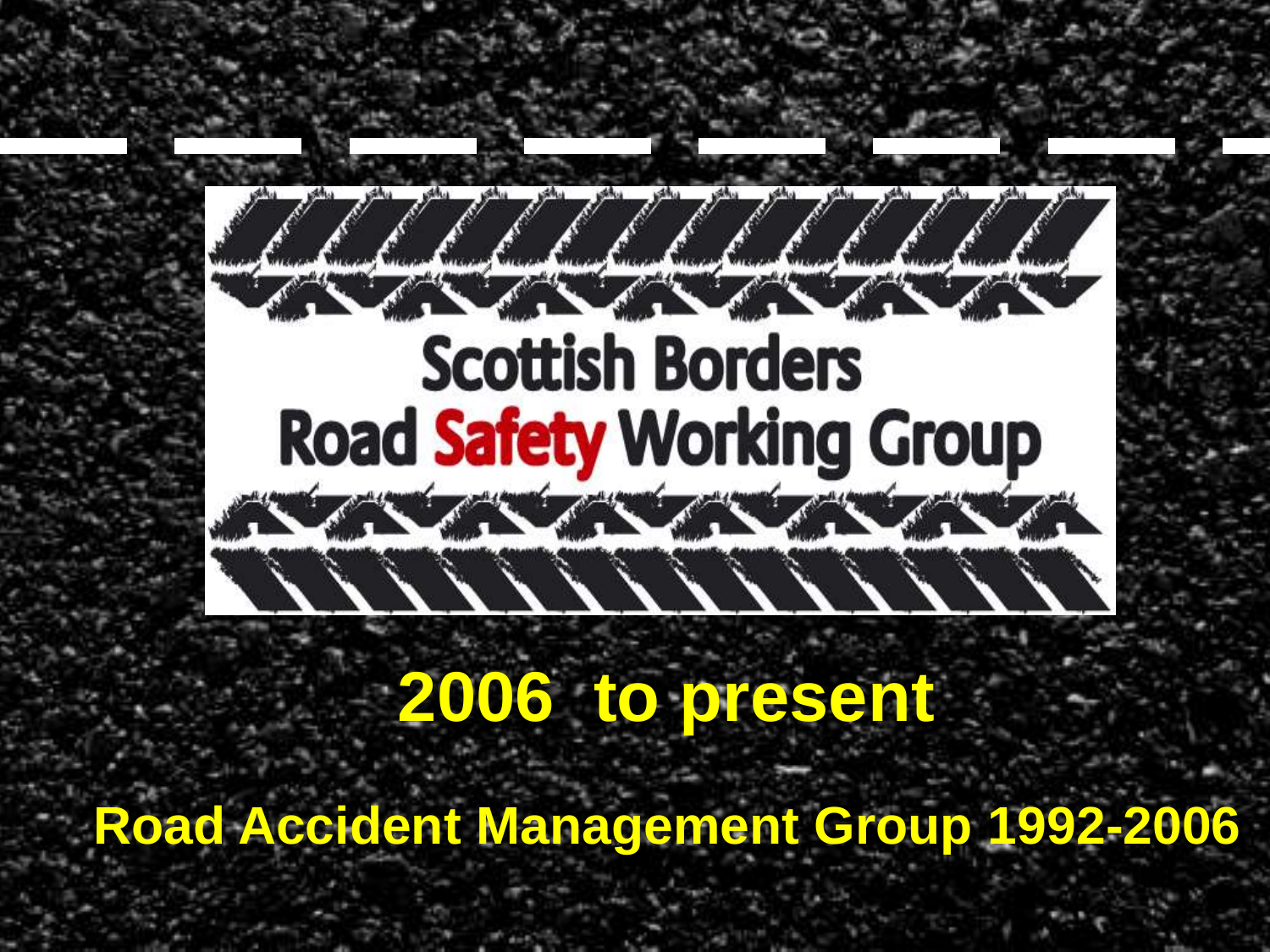#### Click to the Click to edit Master the South States **Key Partners**

• Click to edit Master text styles • **Scottish Borders Council**

• **Police Scotland** 

• Scottish • Fourth level • **Scottish Fire and Rescue service**

• **Safety Camera Partnership** 

• **BEAR Scotland** 

• **Royal Society for the Prevention of Accidents (RoSPA)**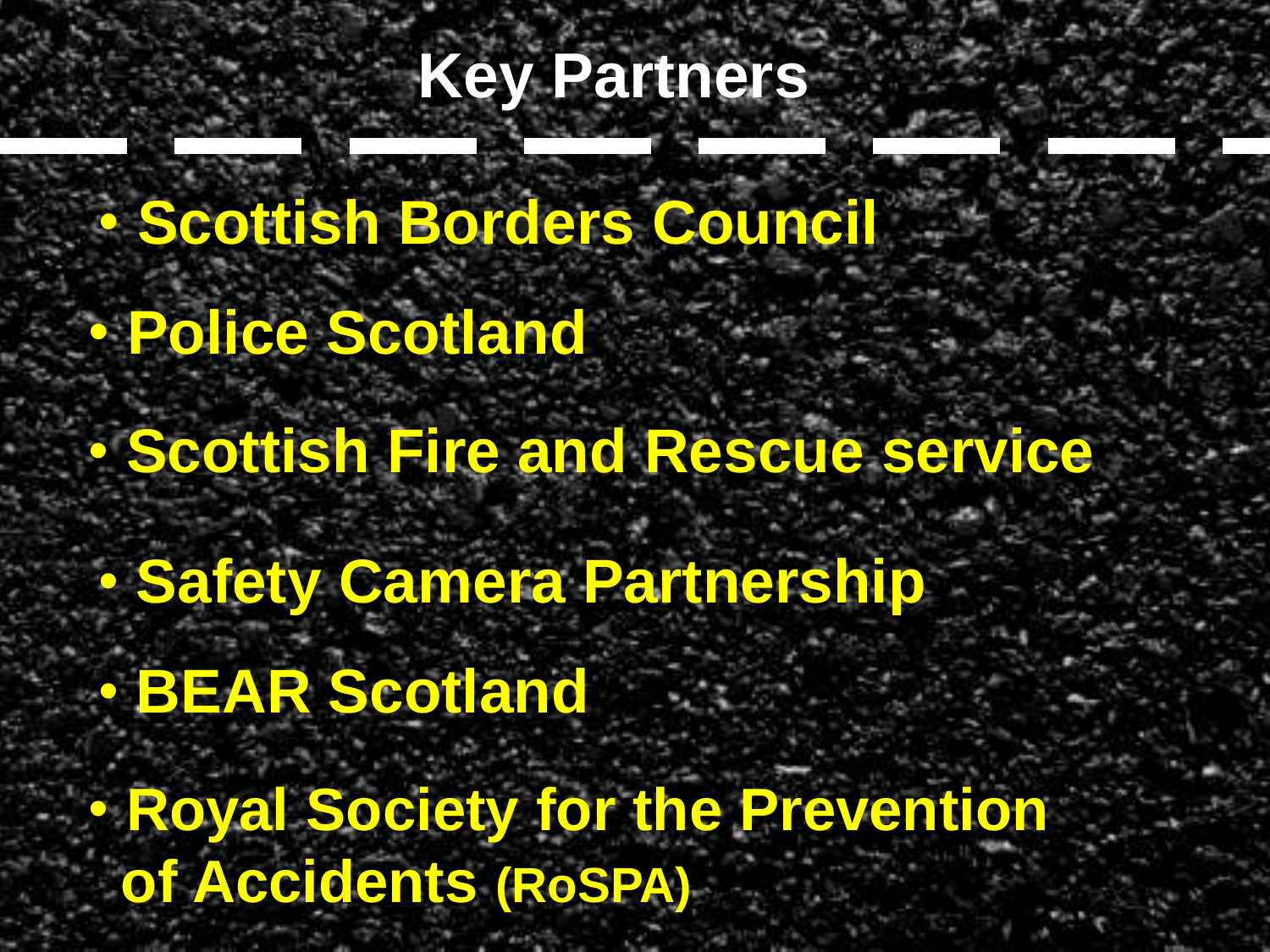#### Click to edit Master title style style **Long term trends**

**Fatal/Serious Road Casualties 1981-2012 All casualties Scottish borders 1994-2011 Scottish Borders**

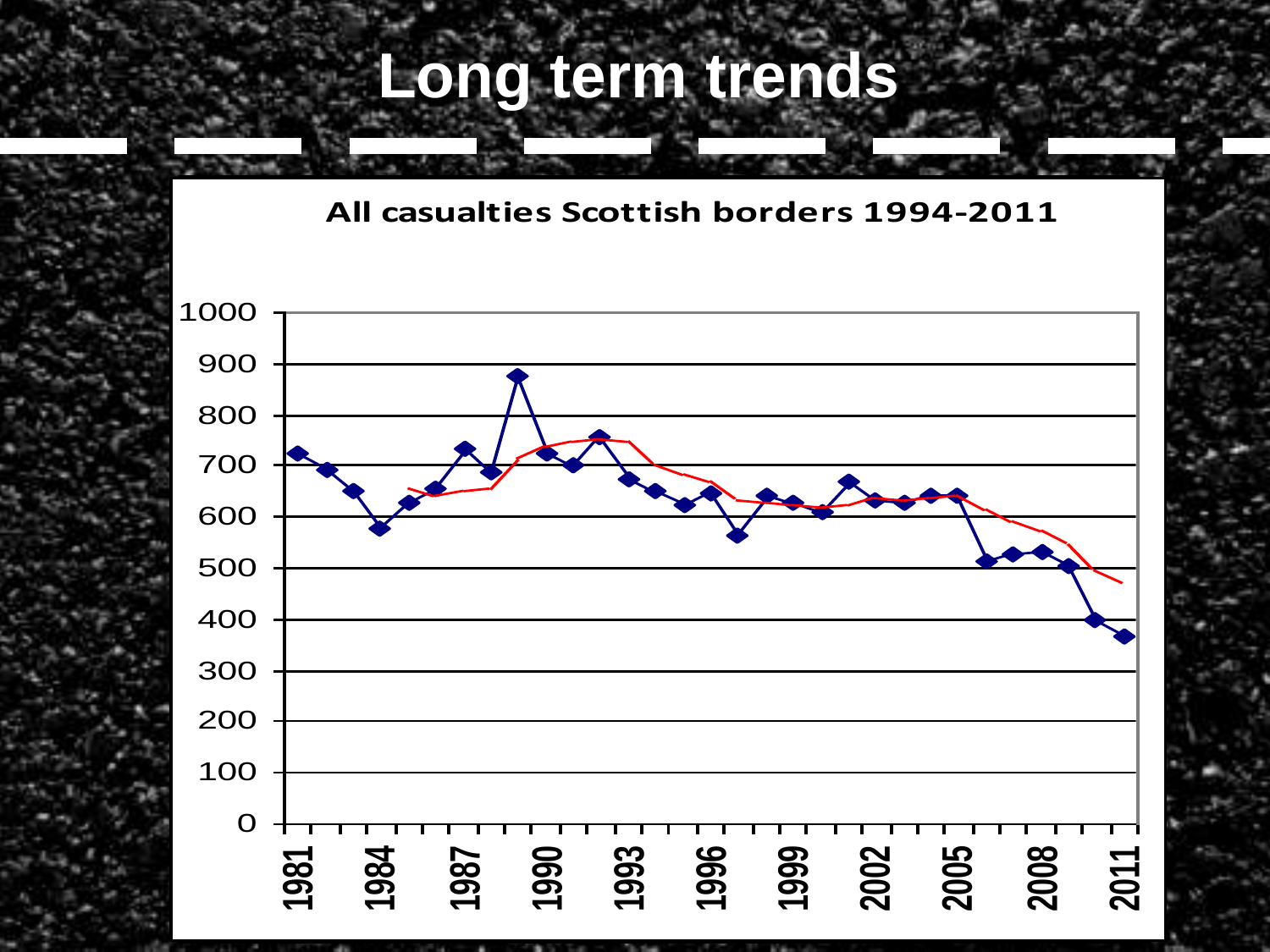#### Click to edit Master the Second State **Objectives**

• Clini Corollic Corollic to edit • Identifying key targets • **Emerging trends** • **Developing an action plan.** • Raise the **We aim to achieve this by;** • **Raise the profile of Road Safety** • **Encourage road users to use the roads safely as part of their everyday lives.**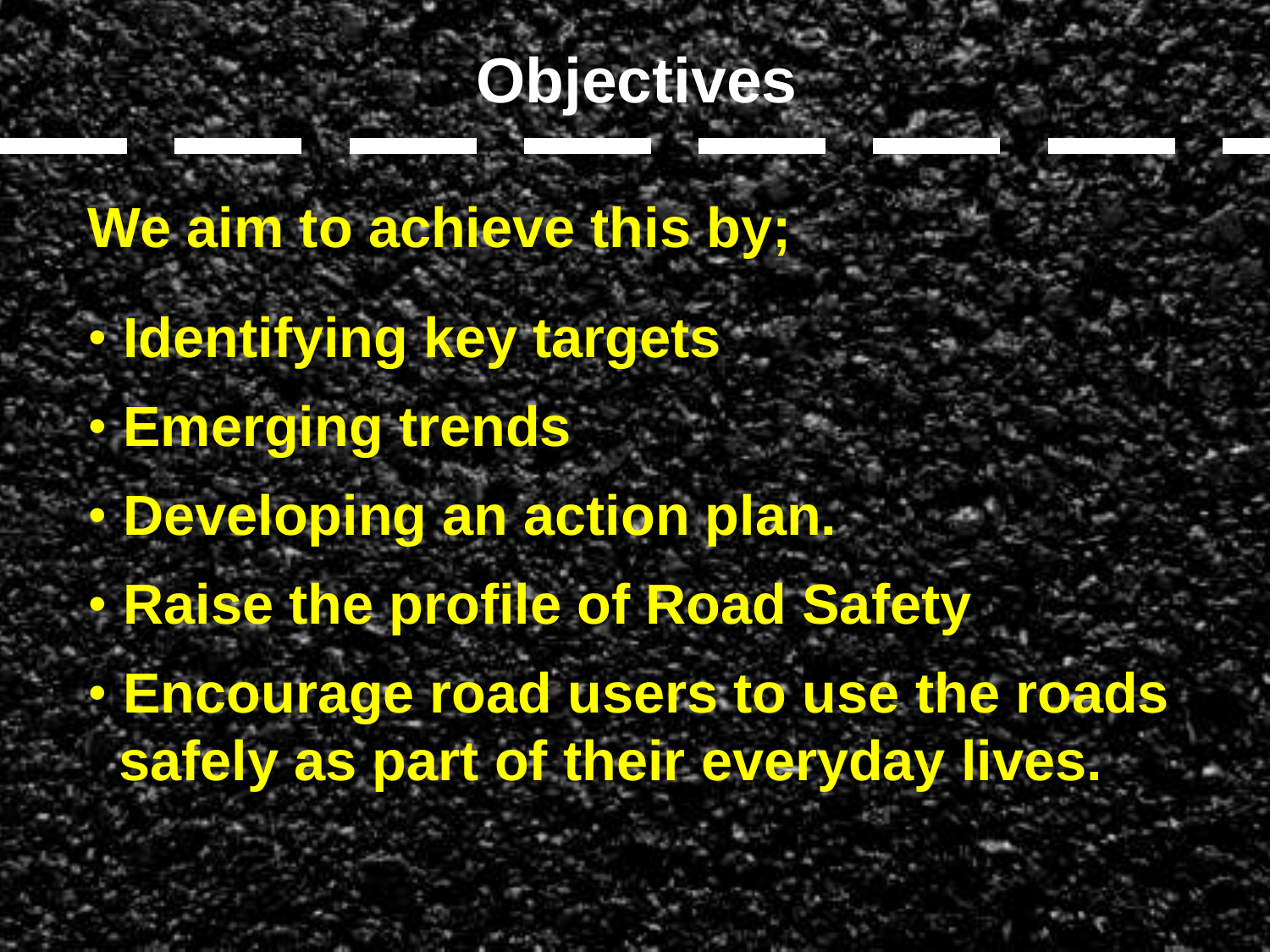#### C. C. Click to edit Master **Key road user targets**

#### **Drivered Dideres** • Second level • **Drivers/ Riders**

### • Motorcyclists

#### • Fourth level  $\mathcal{F} = \mathcal{F} \mathcal{F} \mathcal{F} \mathcal{F}$ • **Young drivers (under 25 years)**

• **Driving on business**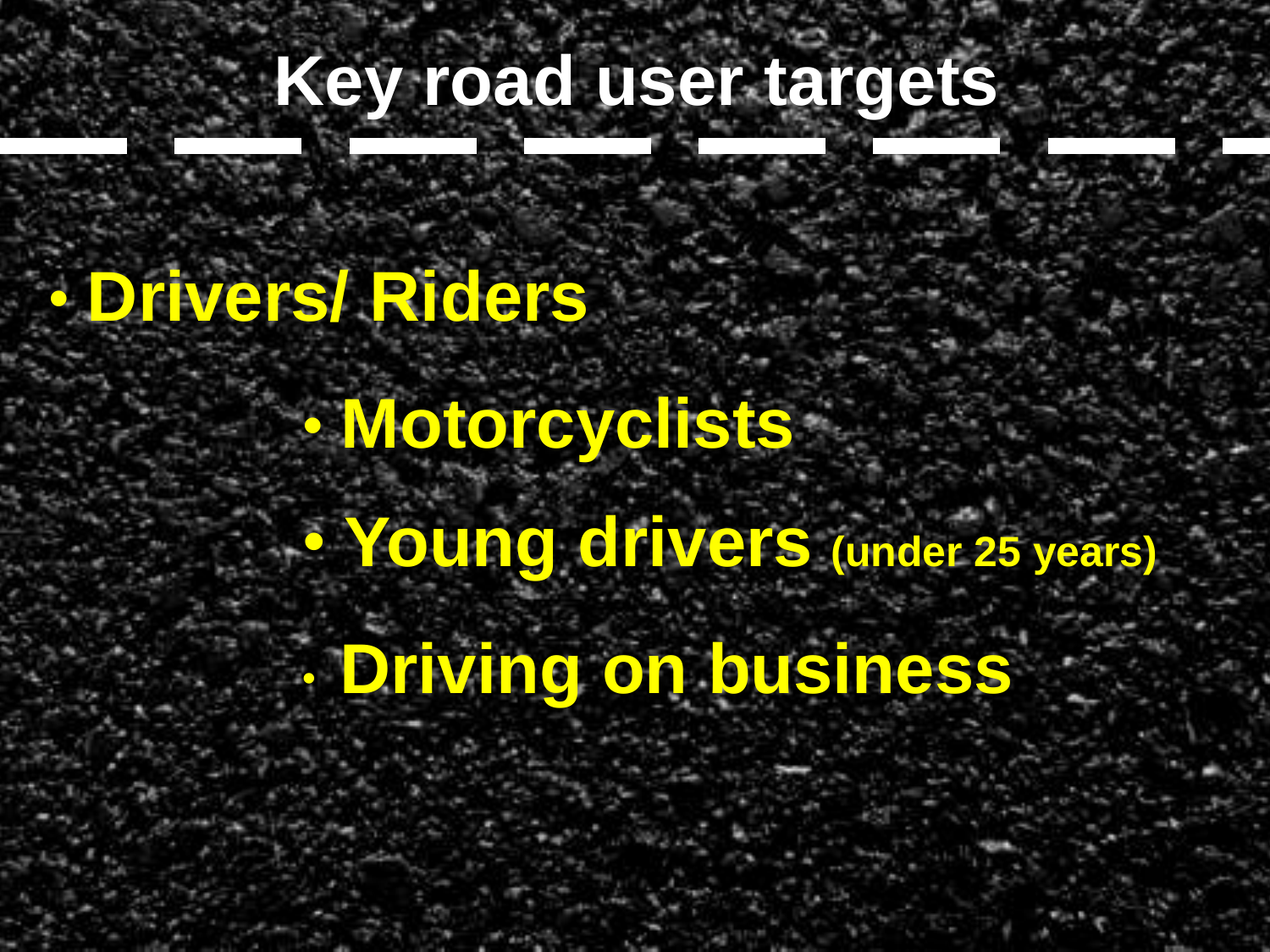#### **Collection to the Master time state of the Master State Street, and the Master Street, and the Master Street, and the Master Street, and the Master Street, and the Master Street, and the Master Street, and the Master Stre** Key behaviours

• Speeding Excessive and inappropriate) **• Driving whilst distracted. (mobile phones) Driving up** Non westin • Fifth level • **Driving under the influence (alcohol/drugs)** • **Non wearing of seat belts** • **Fatigue** • **Careless / poor driving**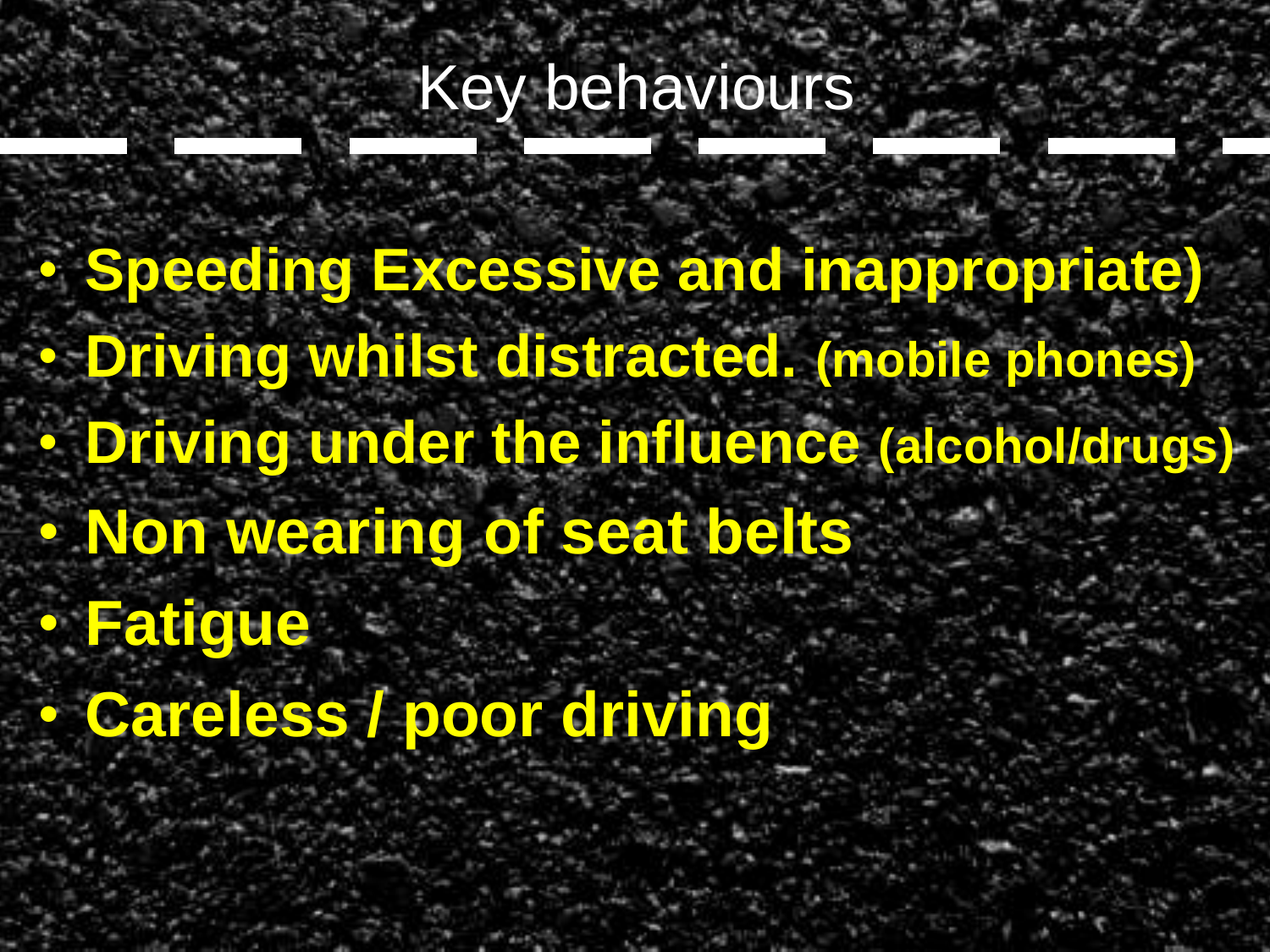#### Click to edit Master the Style style style **Target - Young Drivers**

• Click to edit Master text styles **Pre-driver education**

**Teaching resource for From State S3 to S6 students Multi-agency** 

 $\mathcal{F}(\mathcal{L})$ 

rah 1975

the Future **road show for S6**

Make it or break it

**Driving into**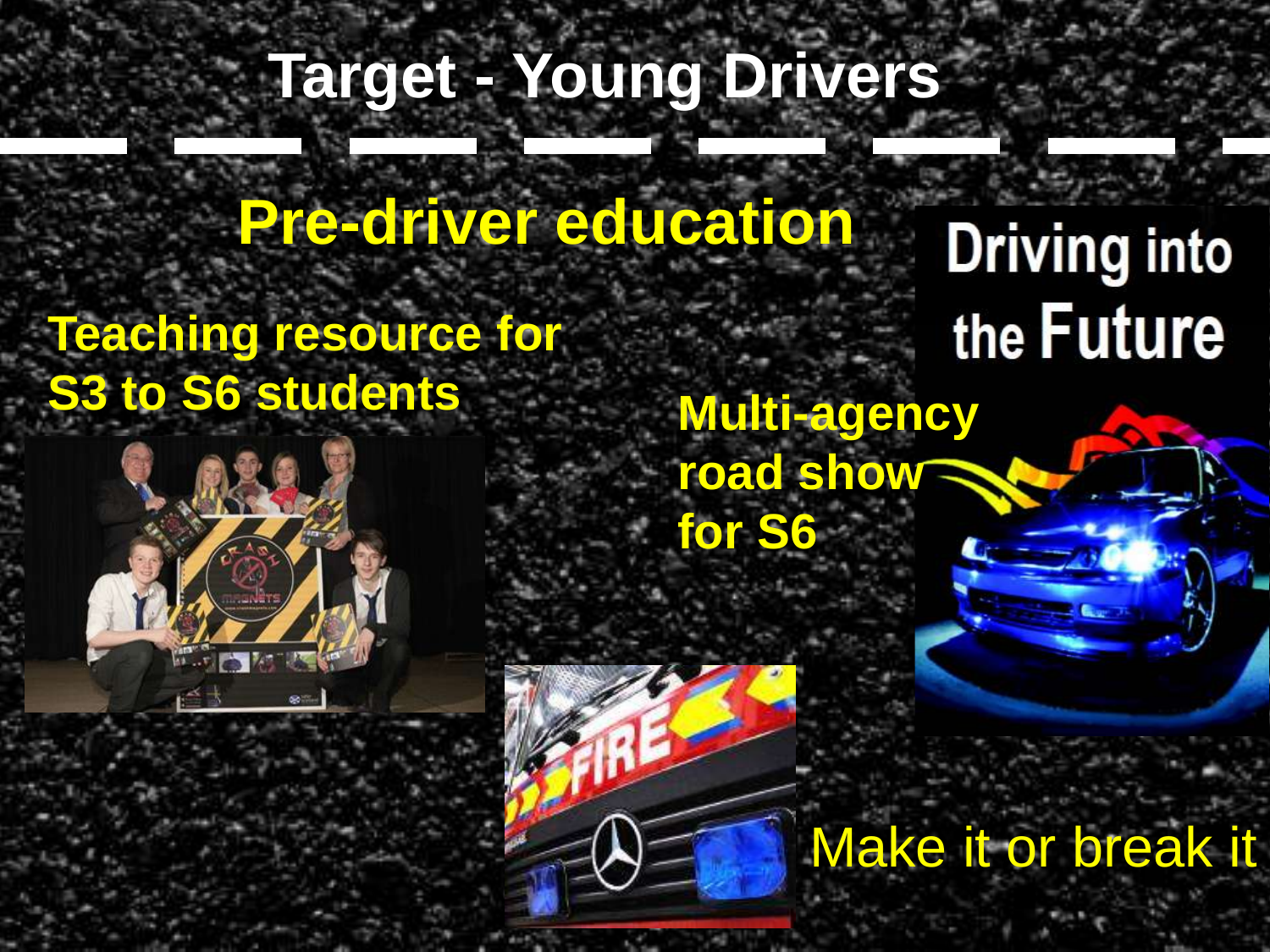#### <u>Click to edit Master style</u> **Target - Young Drivers**

#### Young drivers

#### • Third level <u>zuud & zuu</u> 2006 & 2007

 $\mathcal{F} = \mathcal{F} \mathcal{F} \mathcal{F} \mathcal{F}$ 

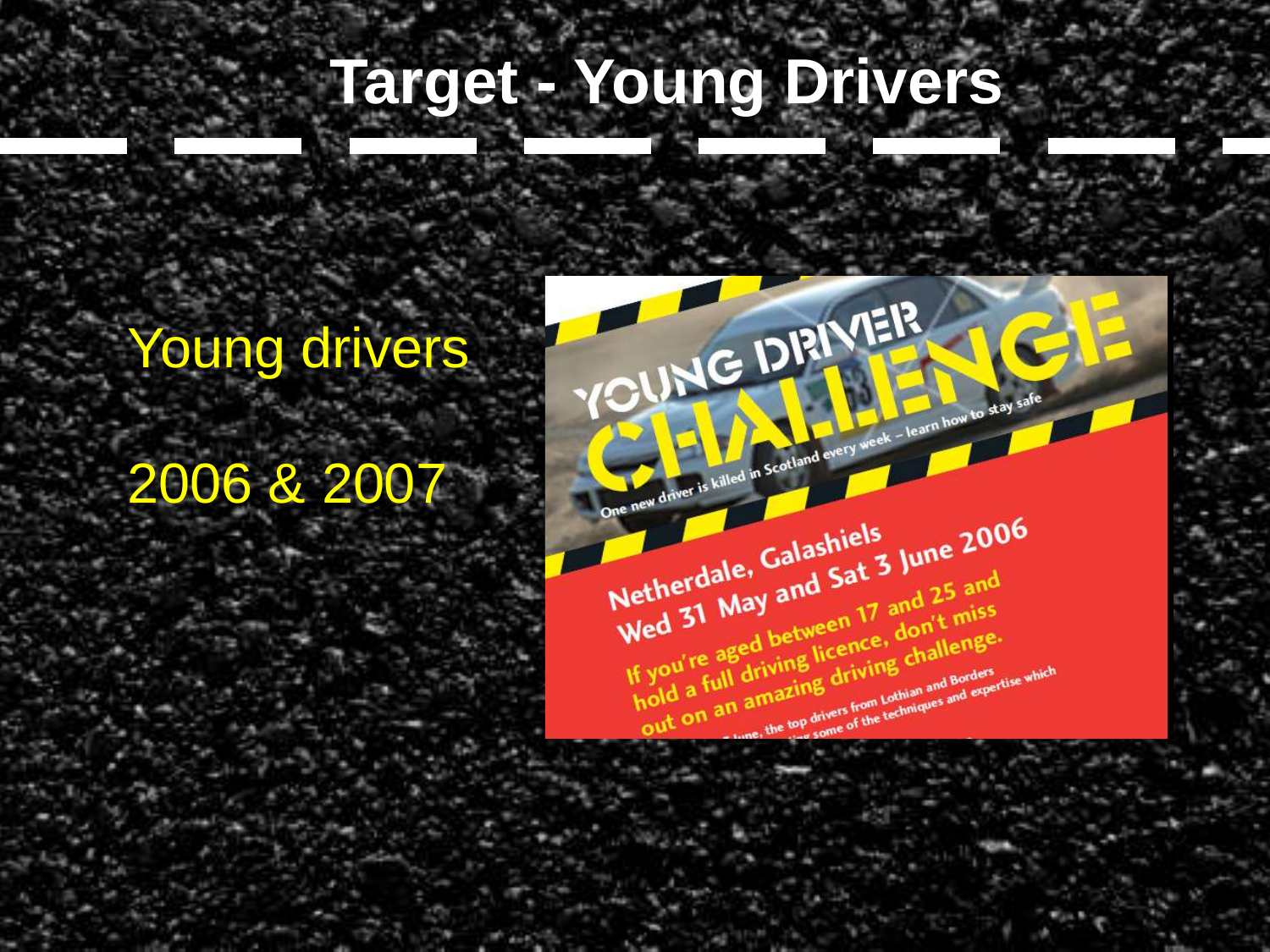#### Click to edit Master the State **Target - Young Drivers**

#### • Click to edit Master text styles • Second level **Drive of Your Life road shows 2007, 2009, 2012**

\* Friday 11<sup>th</sup> May, Duns in the Old High School bus park \* Friday 18<sup>th</sup> May, Hawick in the Haugh car park<br>\* Friday 25<sup>th</sup> May, in the Netherdale car park. • Fifth level

**SL6ITKY** 



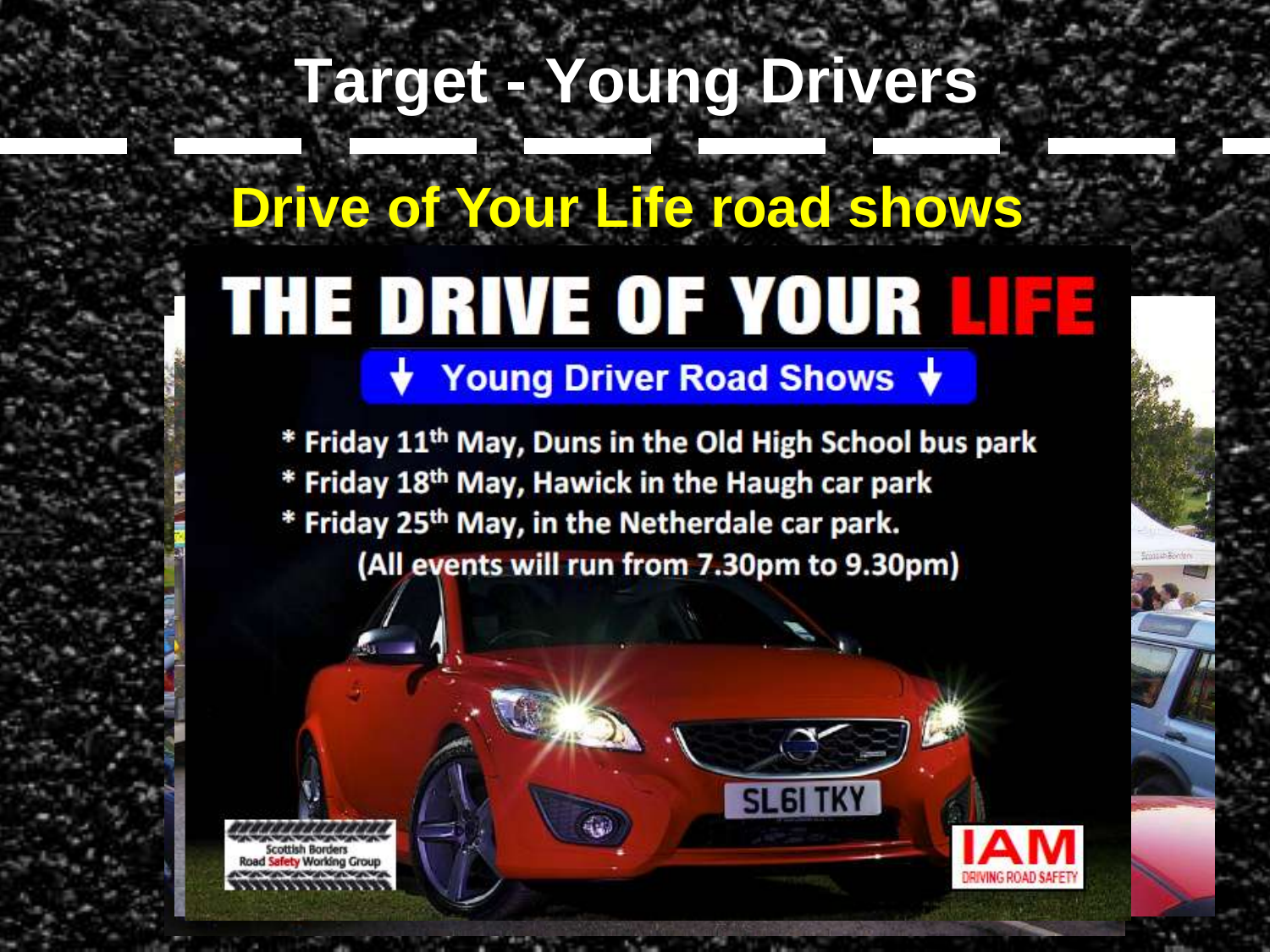#### Click to the style to edit the style style style style style style style style style **Motorcycling**



10



## **2002 - 2012**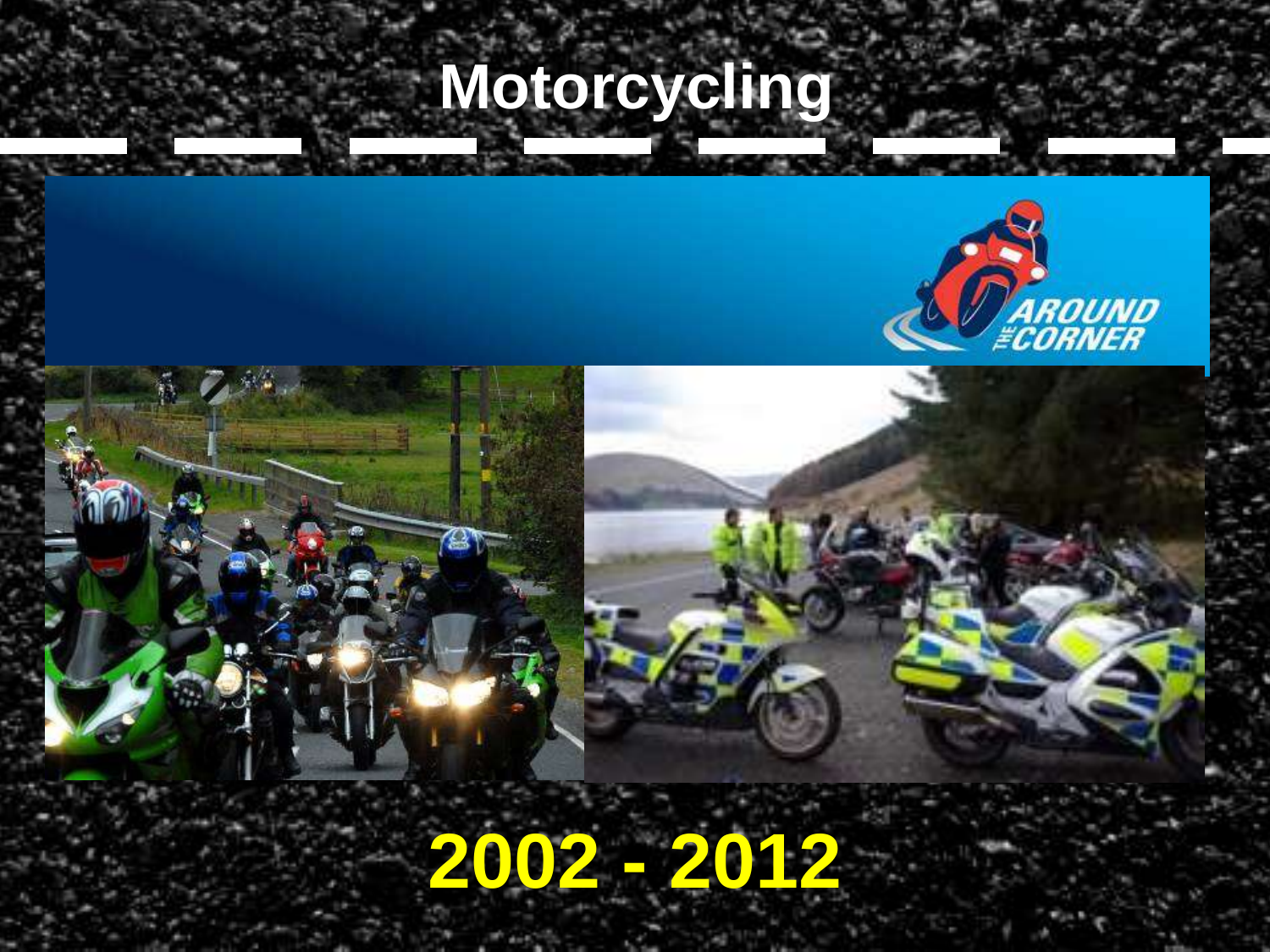#### Climate to edit Master **Driving on business**



### **Figure 1999 Control**

### **2011 and 2012**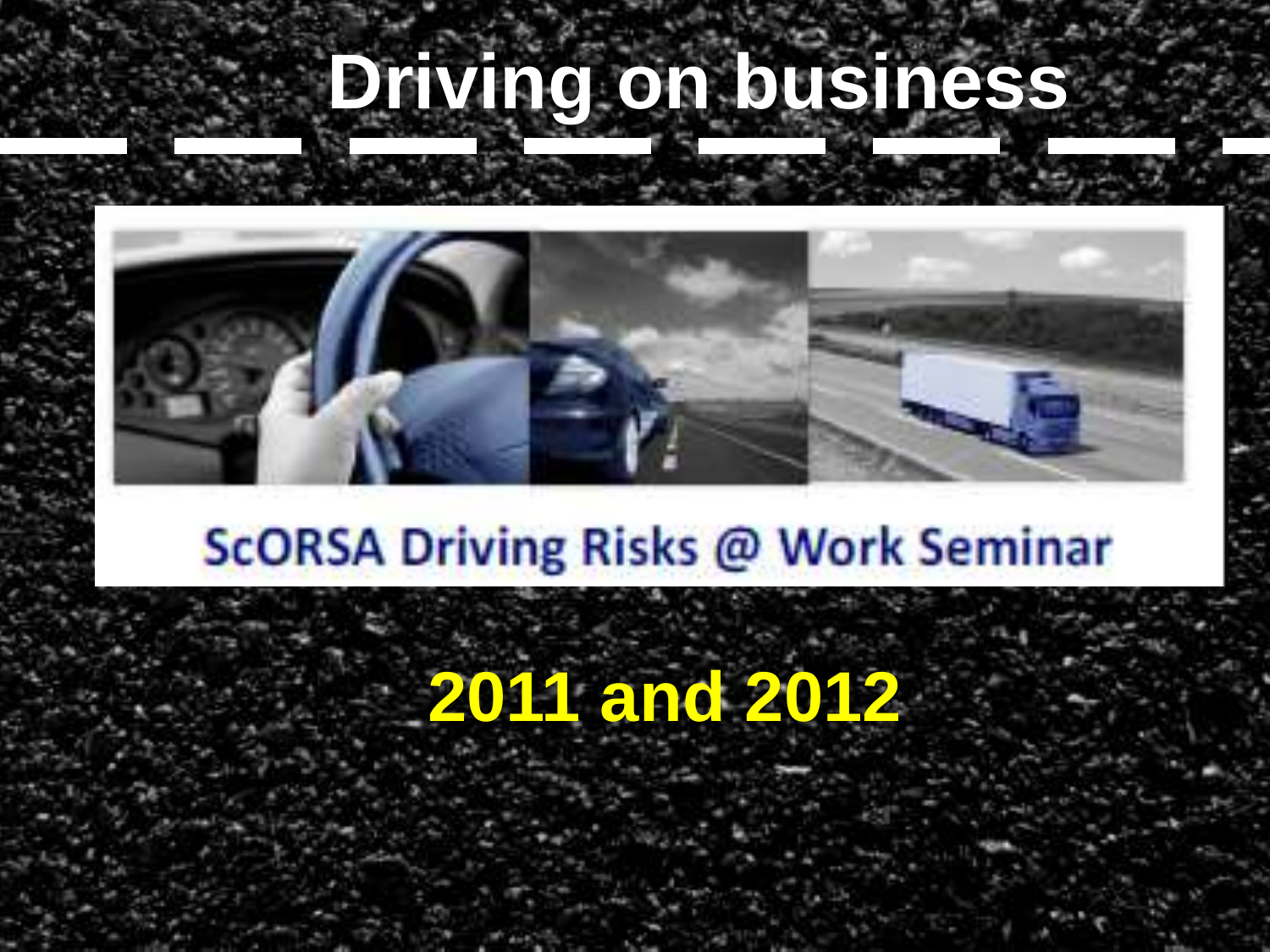#### Click to the style style style style **Education**

#### **Pre school Primary Secondary**

• Click to edit Master text styles

Children's Traffic Club

• Second level

• Fifth level **Ziggy In car safety**

**Street Sense**

**JRSO**

**Crucial Crew**

**Cycle Training**

the future **Street Sense Crash Magnets Safe T Driving into**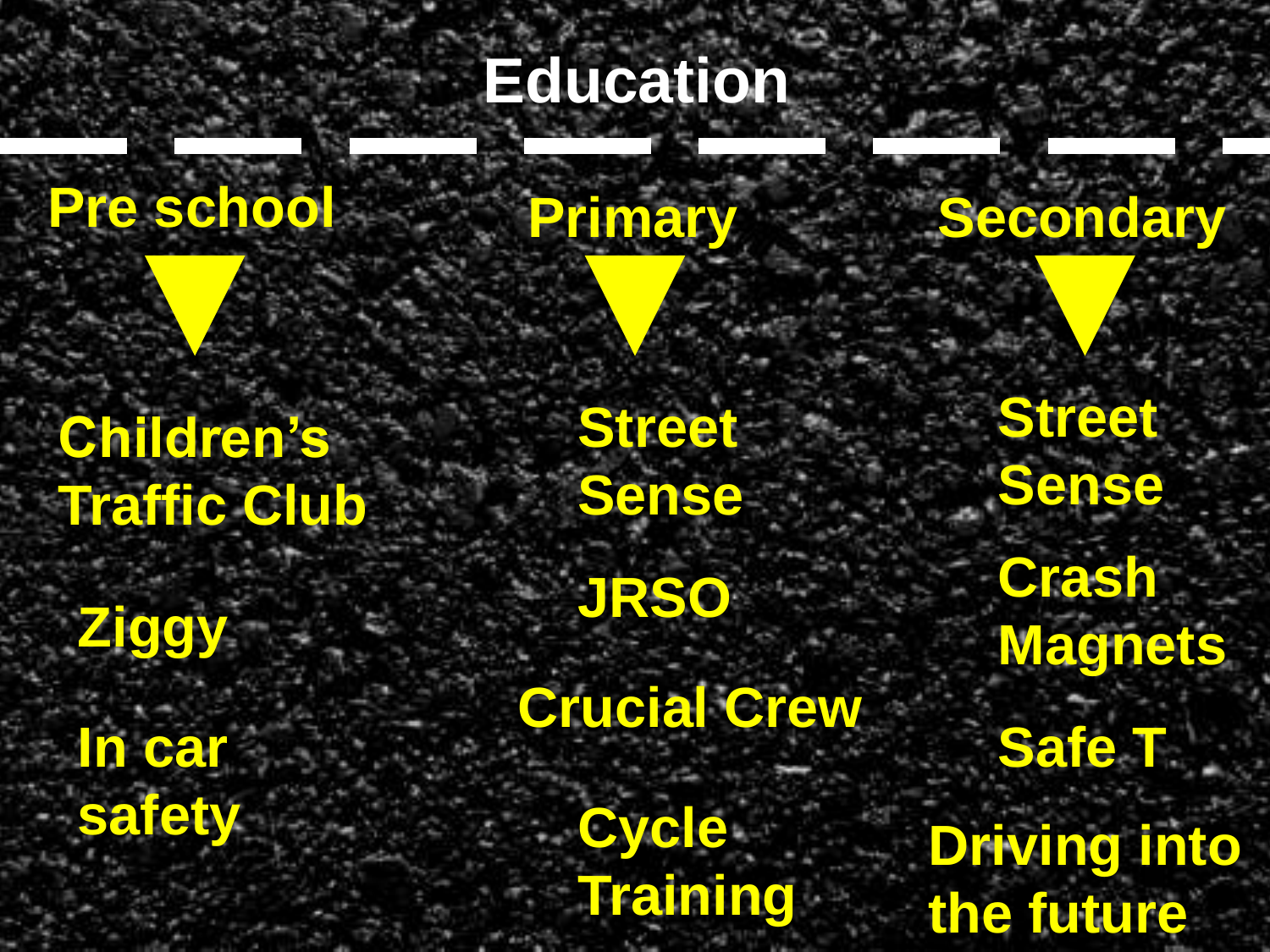#### Click to the Click to edit Master **Engineering**

**Figure to edit Master the Master** <u>identify propie</u> • **Develop safer walking routes.**  $\frac{1}{2}$  $\mathcal{F} = \mathcal{F} \mathcal{F} \mathcal{F} \mathcal{F}$ • **Investigate cause of collisions;** • **Identify problems, emerging patterns** • **Safer Routes to School programme**  • **Checks A & B roads for safety issues, analyse and prioritise solutions.** • **Co-ordinate planned interventions & analyse results.**

13

SLOW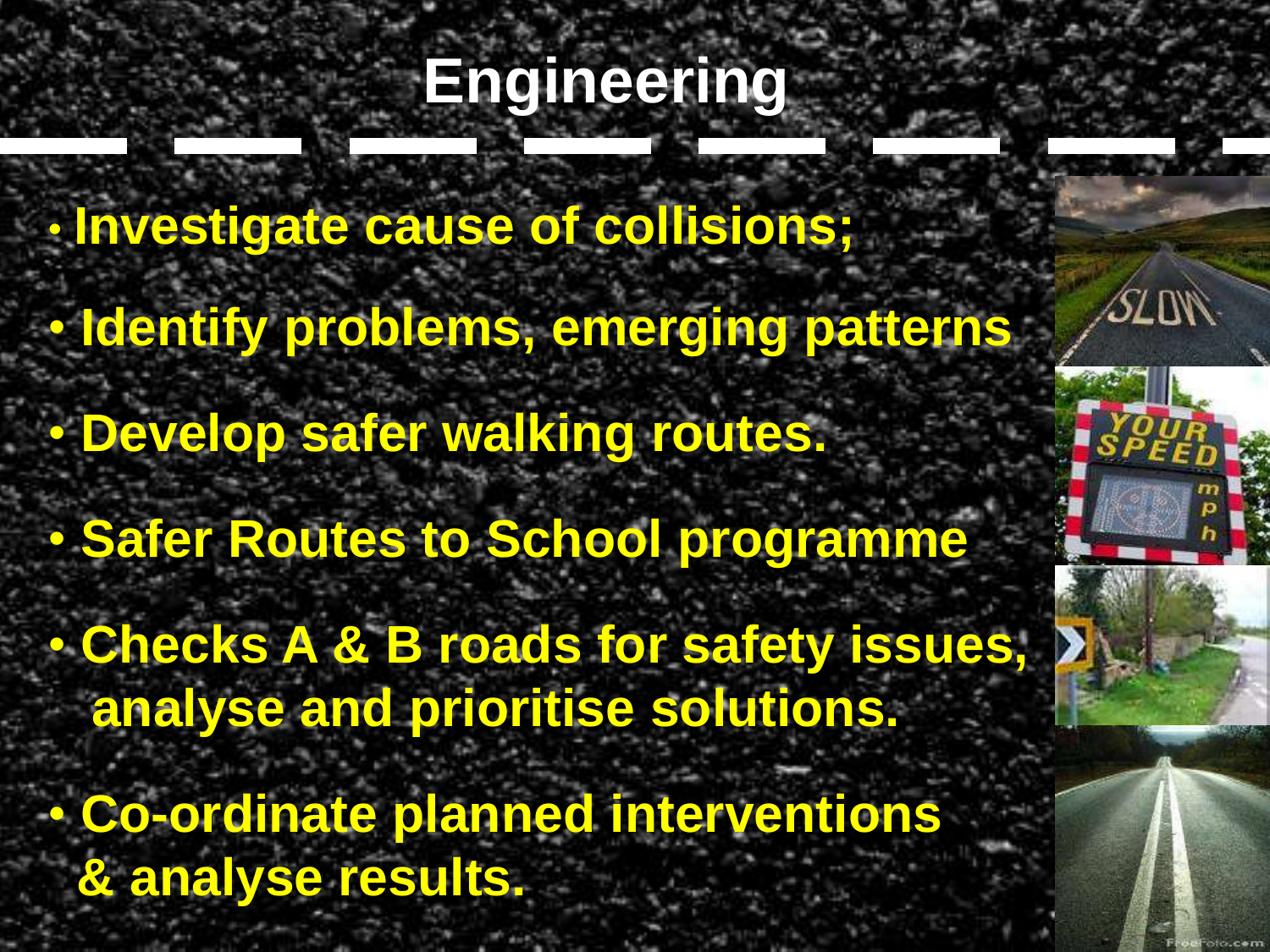#### College to the Click to the style state Enforcement



### **Target to identified collision and complaint areas.**

**Target offences that contribute to KSI collisions.**

**Work with partners to interact with casualty groups**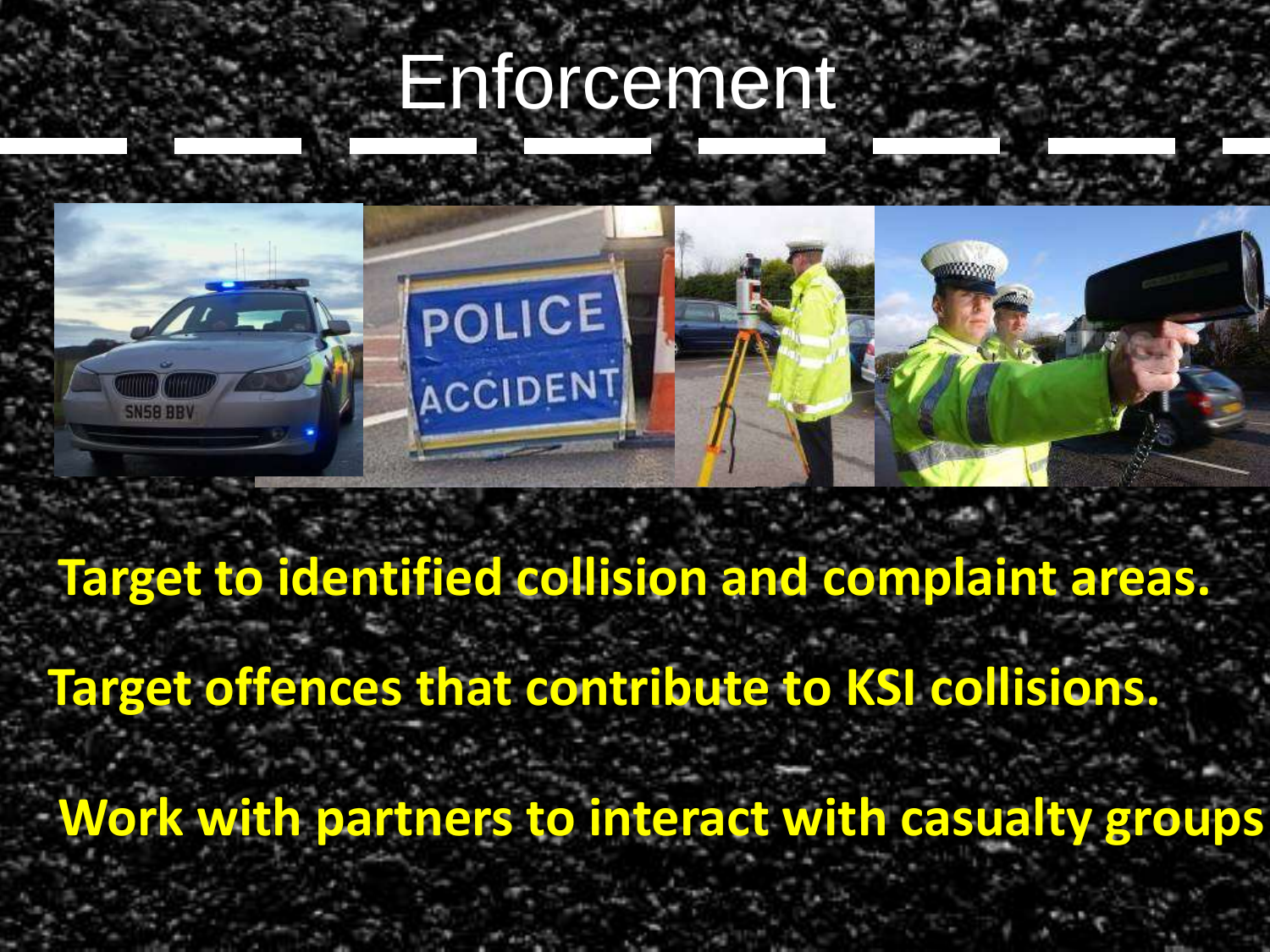#### Colick to edit Master Enforcement

#### er en dit master to edit master text styles **2013 campaigns**

• Second level **Inlicensed** sofholte an • Fifth level • **Speeding**  • **Unlicensed and Uninsured** • **Seatbelts and Country Roads**  • **Drink Drug Driving**  • **Mobile Phones** • **Get Ready for Winter**

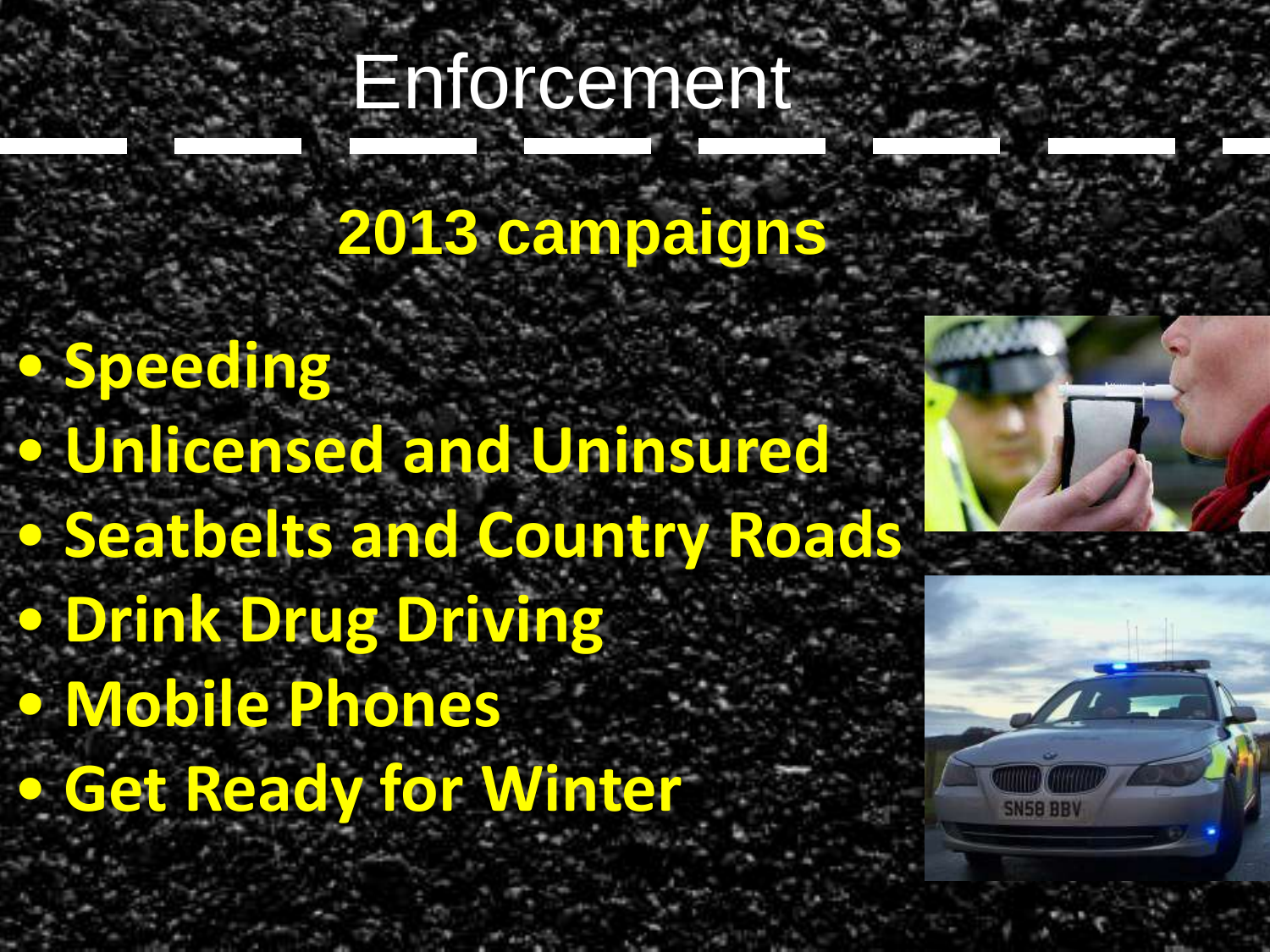#### Click the steamperent st **Rural driving campaign 2013**

#### **DON'T RISK IT Country roads**

• Second level

• Third level

**E** Fourth Level

**Take the Coulthard Challenge** www.dontriskit.info/

**WARE AND START TO EXAMPLE STATE** 



David Coulthard top tips on driving safely on country roads



16 Vintage car rally, Lauder Border Union Show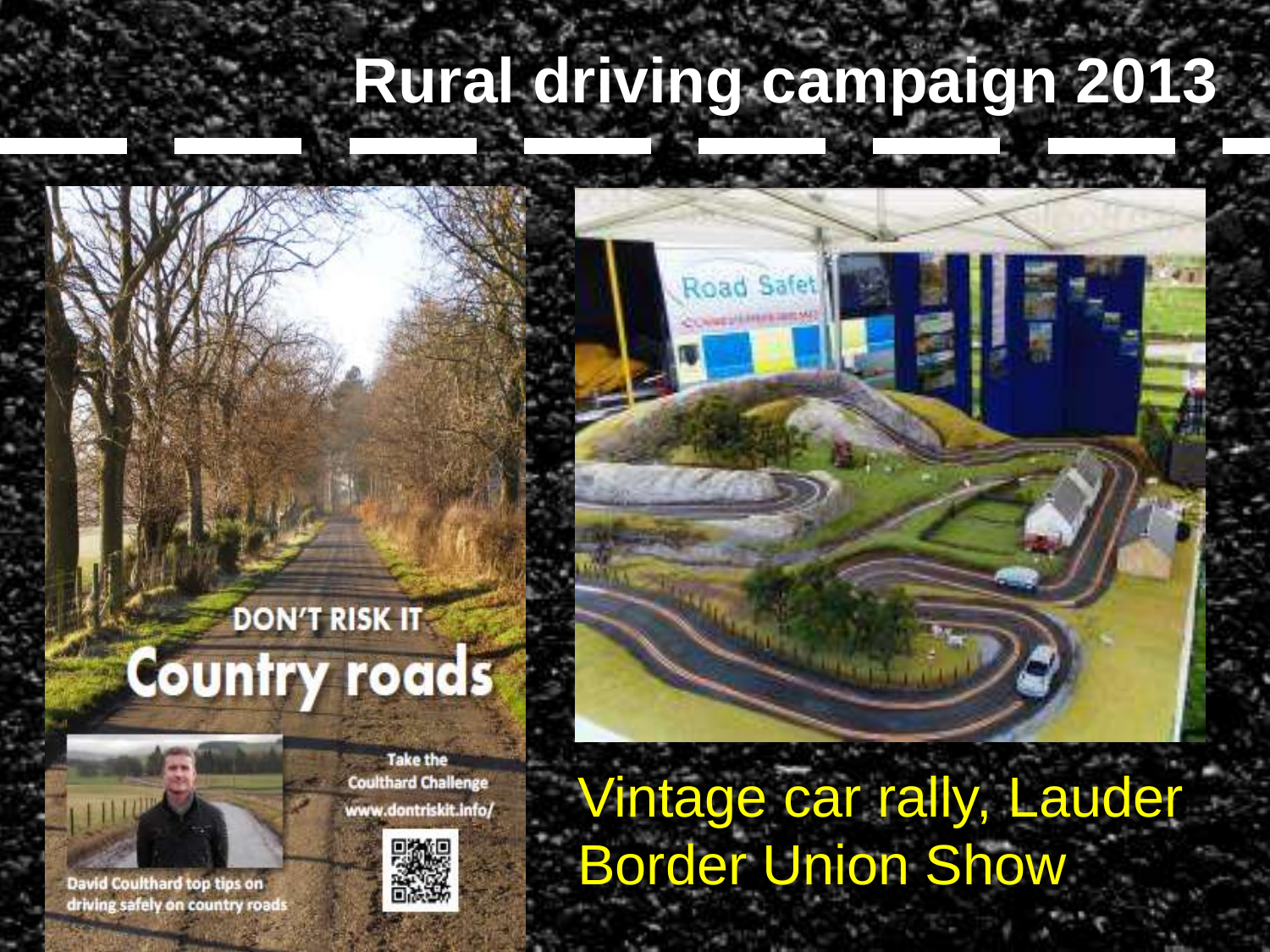#### winter unving tompaign the **Winter driving campaign**



# Ready for Keeping [Click to ed](http://www.google.co.uk/imgres?imgurl=http://blogs.educationscotland.gov.uk/glowscotland/files/2012/10/Ready-for-Winter-Westie.jpg&imgrefurl=http://blogs.educationscotland.gov.uk/glowscotland/2012/10/14/ready-for-winter/&usg=__QUB9Ln-CCLU7fYUmEWBInuVPwno=&h=1985&w=2718&sz=423&hl=en&start=1&zoom=1&tbnid=6qgVnSxalj9EUM:&tbnh=110&tbnw=150&ei=hXj6Ua_DD4e50QWe7IHIBg&prev=/search%3Fq%3Dready%2Bfor%2Bwinter%26hl%3Den-GB%26gbv%3D2%26tbm%3Disch&itbs=1&sa=X&ved=0CCwQrQMwAA)it a corrisp of winter driving 6

#### • <mark>Radio ad</mark>y • **Radio advertising,**

17 • **press,**  • **Posters, leaflets and promotional material**  • **bus backs and local displays**  • **supported by targeted enforcement.**